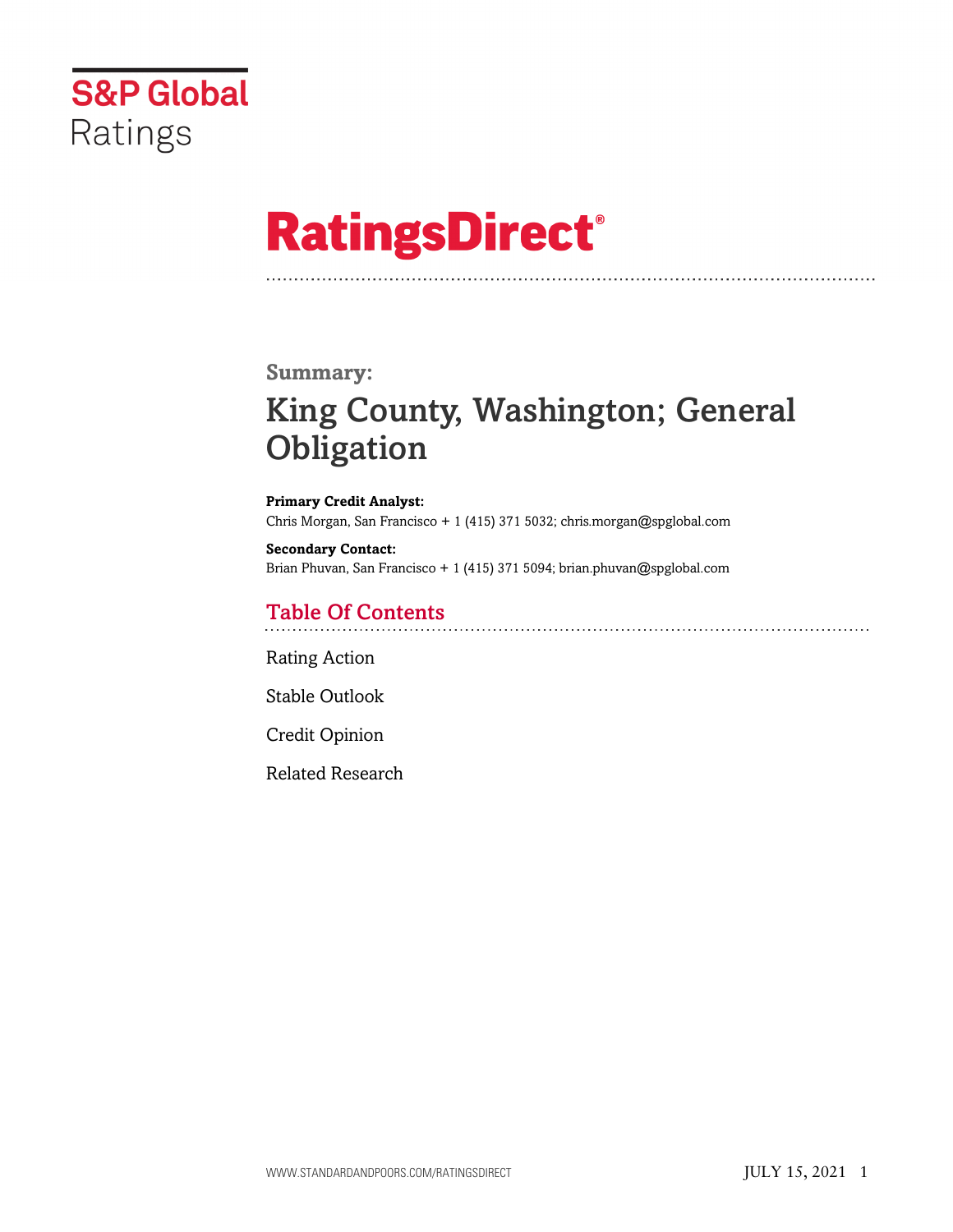# **Summary:** King County, Washington; General Obligation

| <b>Credit Profile</b>                                            |            |     |
|------------------------------------------------------------------|------------|-----|
| US\$240.55 mil ltd tax GO and rfdg bnds ser 2021A due 01/01/2038 |            |     |
| Long Term Rating                                                 | AAA/Stable | New |
| US\$94.68 mil ltd tax GO rfdg bnds ser 2021B due 07/01/2036      |            |     |
| Long Term Rating                                                 | AAA/Stable | New |

# <span id="page-1-0"></span>Rating Action

S&P Global Ratings assigned its 'AAA' long-term rating to King County, Wash.'s expected \$240.6 million series 2021A limited-tax general obligation (GO) and refunding bonds and expected \$94.7 million series 2021B taxable limited-tax GO and refunding bonds (all of which are payable from sewer revenue). The outlook is stable.

The county will have about \$4.6 billion in direct debt outstanding at the end of 2021 excluding planned-but-unissued debt, and after our adjustments for revenue-supported debt and GO debt we consider self-supporting we calculate the county's net direct governmental debt at \$1.2 billion.

Proceeds of the series 2021A will fund acquisitions and improvements to the county's sewer enterprise and will refund state loans that funded improvements to the enterprise. Proceeds of the 2021B will refund for interest expense savings previously issued GO bonds that funded fund improvements to the enterprise.

The series 2021A and series 2021B are full faith and credit obligations of the county, including ad valorem property taxes within statutory limitations that include a maximum levy rate and a maximum annual property tax revenue increase. In practice, management anticipates that the county's sewer enterprise will fully support debt service during the life of the obligations. Given the fungibility of the county's resources and because pledged revenue is not measurably narrower or subject to disproportionate risks relative to the county's overall revenue, we rate the county's limited-tax GO debt, including the series 2021A and 2021B, on par with our view of the county's general creditworthiness.

#### Credit overview

We see King County as showing resiliency in the face of the 2020 COVID-19-driven recession, with a dynamic and diverse economic base that includes Seattle and most of the region's high-income job centers. The county's leisure and hospitality industry probably faces difficulties in the near term even though the state recently lifted most public health restrictions, but the information technology and biotech industries appear to be coming out of the pandemic with stronger demand and house values are continuing their climb from an already high base, suggesting that remote workers have mostly been staying put. The county has a management culture with what we see as a strong long-term record of conservative, arm's-length economic and revenue assumptions and a sustained record of voter support to fund specific services and capital needs. For this reason, we anticipate that its budgetary flexibility will remain very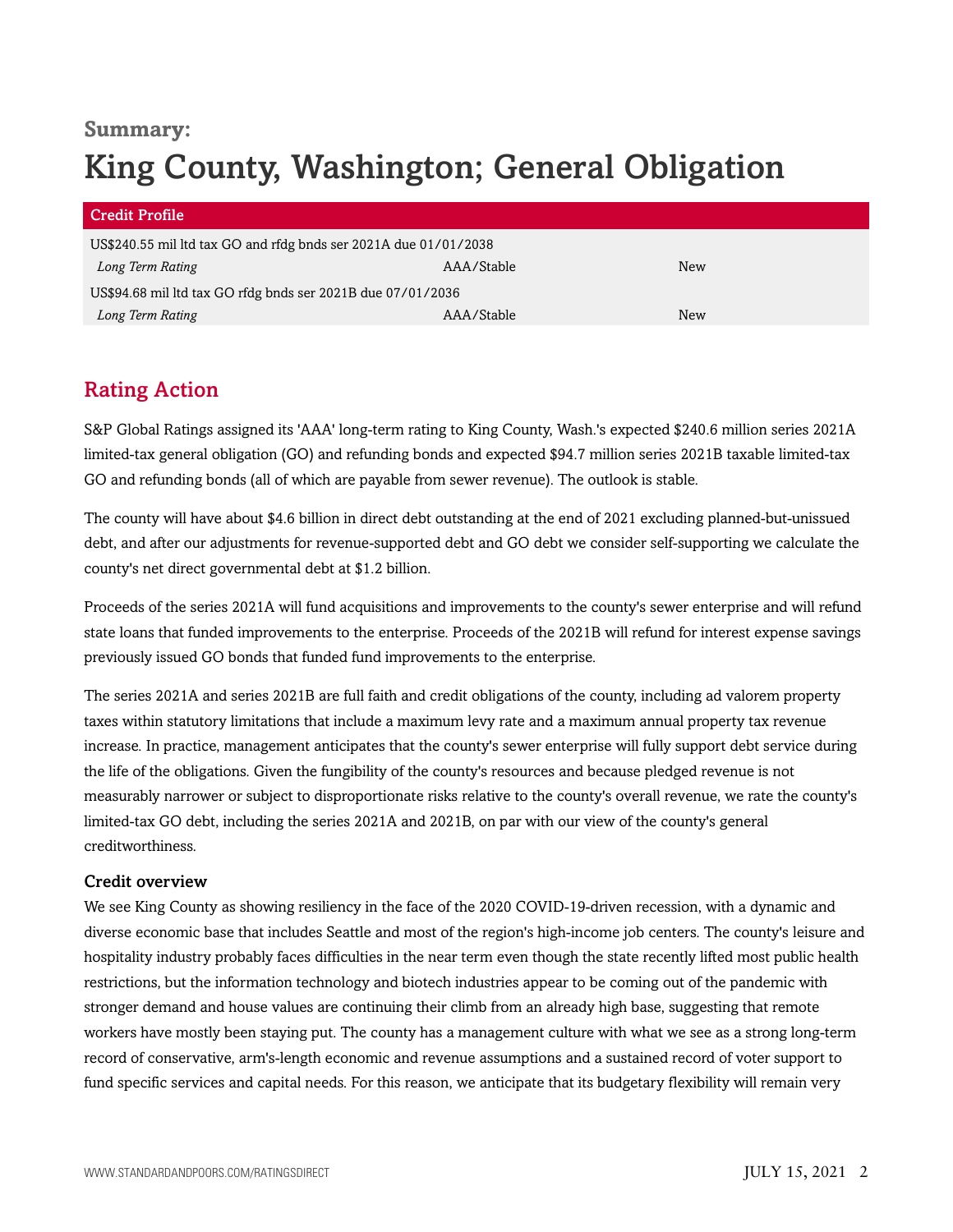strong in the intermediate term even if available general fund reserves are low relative to those of similarly rated peers with limited ability to increase revenue without a public vote.

The ratings further reflect our assessment of the county's:

- Very strong economy, with participation in a broad and diverse metropolitan statistical area;
- Very strong management, with strong financial policies and practices under our financial management assessment methodology;
- Adequate budgetary performance, with an operating surplus in the general fund during 2019 and 2020 (the latter year unaudited) but an operating deficit at the total governmental fund level in 2019 followed by an apparent surplus for 2020;
- Very strong budgetary flexibility, with an available fund balance of 20% of adjusted operating expenditures in fiscal 2020 (unaudited), down only slightly from 22% in 2019;
- Very strong liquidity, with total government available cash at 131% of total governmental fund expenditures and 32x governmental debt service at the end of 2019, and access to external liquidity we consider exceptional;
- Very strong debt and contingent liability profile, with debt service carrying charges at 4% of expenditures in 2019 and net direct debt that is 43% of unaudited 2020 total governmental fund revenue, as well as low overall net debt at less than 3% of market value; and
- Adequate institutional framework score.

Environmental, social, and governance factors

We consider the county to have elevated exposure to environmental risks, with earthquakes and wildfires the most prominent. We believe the county's maintenance of an emergency management office, which handled the county's pandemic response, and robust state building codes largely mitigate these risks. We consider the county's social and governance risk in line with our view of the sector standard.

The county manages cybersecurity in its information technology department, with a chief of security role, and has risk management strategies in place such as cybersecurity insurance and remote backups of records.

### <span id="page-2-0"></span>Stable Outlook

#### Downside scenario

We could lower the ratings if the county's budgetary flexibility as measured by its available general fund balance deteriorates to a level approaching our adequate threshold of 8% of expenditures, which we think could occur if the post-pandemic recovery is weaker than we expect, particularly if new public health costs materialize and the county is unable to identify and implement offsetting budget-balancing actions.

# <span id="page-2-1"></span>Credit Opinion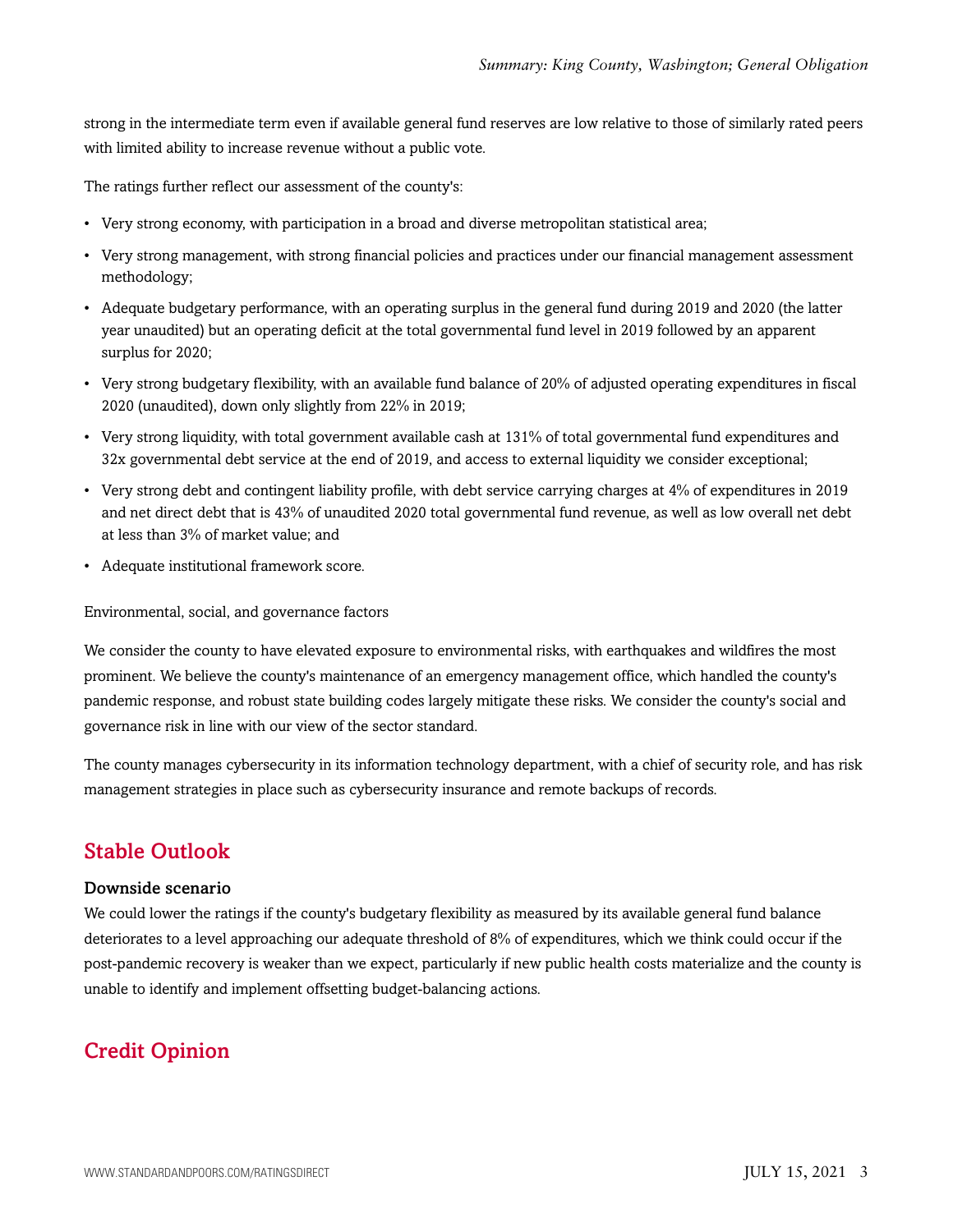#### Very strong economy

King County enjoys long-term advantages in the forms of a deep reservoir of human capital, exposure to export markets, and large regional employers that are major players in their respective markets. The 2.3 million-resident county, which encompasses Seattle and most of the region's high-income cities and international airport, has a projected per capita effective buying income of 166% of the national level and per capita market value of \$291,700.

Although downtown Seattle has sustained temporary and permanent economic losses associated with the pandemic, and leisure and hospitality employment countywide appears to have only recently started to recover, the information sector has not missed a beat during the past 12 months, with online and cloud computing giant Amazon accelerating its growth. Likewise, with the pandemic and other forces increasing investor interest in and national policy supporting the life sciences industry, we anticipate that the county's biotechnology cluster will continue to add often highly paid jobs that don't lend themselves to remote work. Aircraft manufacturer Boeing, which produces its 737-Max model in the county, is reporting new orders and appears cautiously optimistic about increasing production in the coming year after receiving approval to fly in the U.S. and Europe following deadly crashes in 2018 and 2019.

Although we think that housing unaffordability is likely now a long-term drag on growth, an overall strengthening in the real estate market is fueling property tax base growth. The S&P CoreLogic Case-Shiller Home Price index for the region shows residential values continuing to climb into 2021, and the county's assessed value (AV) increased by 2.7% to \$659.5 billion for 2021. This rate represented a clear step down from 5.9% for 2019 and 13.5% for 2020, but the county's economist anticipates similar growth through 2023. Moreover, we are increasingly optimistic about economic growth nationally, with what looks like a 6.7% real GDP increase for 2021, followed by what we anticipate will be a 3.7% increase for 2022.

#### Very strong management

We view the county's management as very strong, with strong financial policies and practices under our financial management assessment methodology, indicating our view that financial practices are strong, well embedded, and likely sustainable.

Highlights of the county's approach to financial management include:

- A budget formation process that incorporates internal and external analyses of historical revenue and expenditure trends, including employment of a full-time economist whose sole responsibility is to generate revenue forecasts;
- A biennial budget process with budget-to-actual reports presented to the county council quarterly and updated throughout the year if necessary;
- A formal financial forecast that covers at least five years beyond the budgeted year;
- A six-year rolling capital improvement plan, updated annually as part of the budget process, that identifies all known funding in the budgeted year;
- A formal investment policy coupled with quarterly presentation of holdings and earnings reports to the executive finance committee;
- A formal debt policy that specifies quantitative and qualitative limits as well as monitoring requirements for the county treasurer; and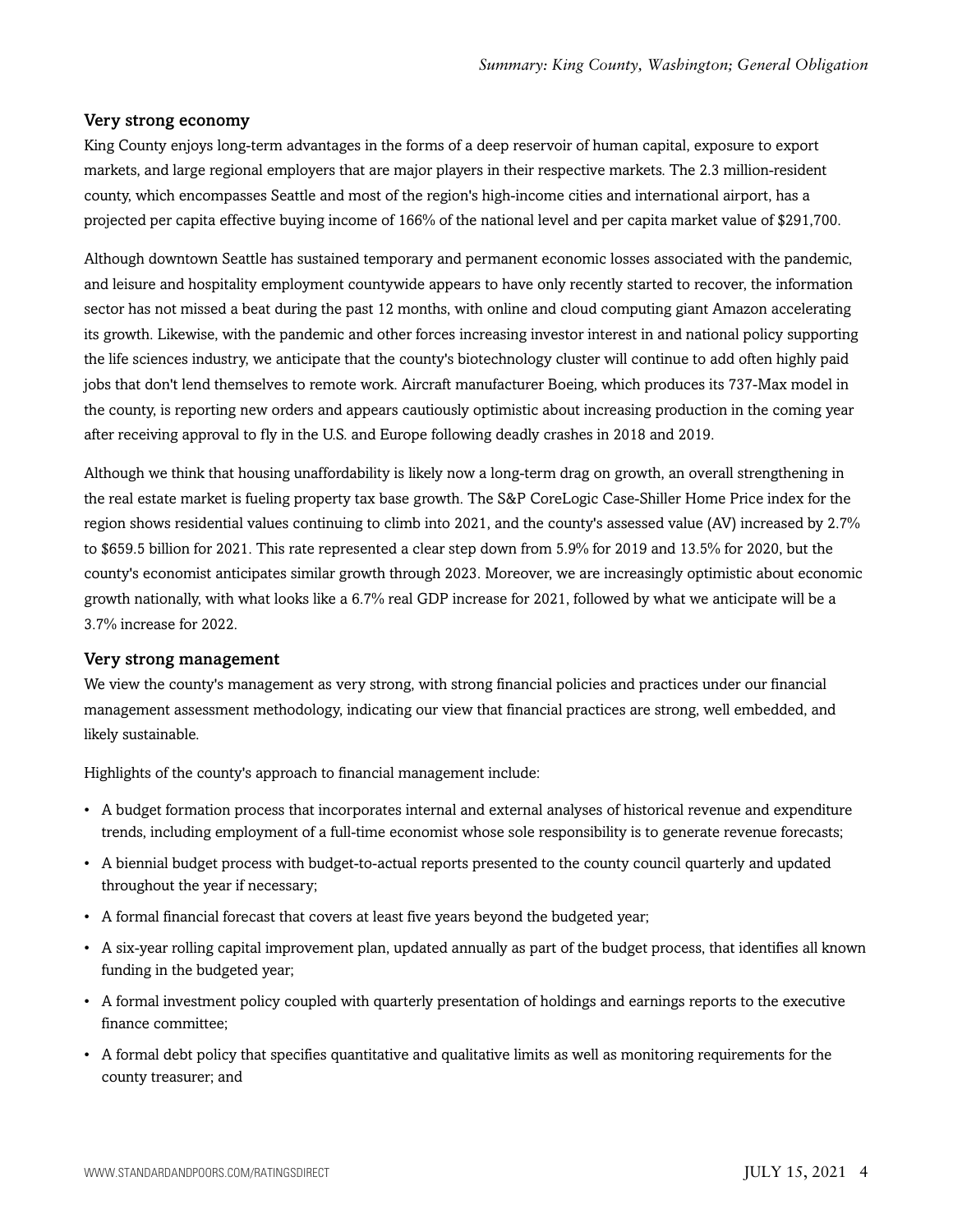• A designated general fund balance policy of  $6\%$  to  $8\%$  of expenditures, to which the county has adhered and which is based on cash flow to meet debt service obligations.

#### Adequate budgetary performance

The county's budgetary performance appears to be holding up in the face of the rapid onset of the recession in 2020. The county posted a positive general fund net operating result of 2.1% of expenditures in 2019 but a slight deficit result across all governmental funds of 1.8%. The general fund ratio weakened only slightly for 2020 (unaudited) to 1.7% and improved for total governmental funds to 3.0%. General fund operating results hovered within a narrow range of 2% to 3% of expenditures during the four years prior to the recession, and we think that cuts in discretionary expenditures and receipts of federal grants under the American Rescue Plan that will materialize in 2021 and 2022 at the equivalent of about 22% of expenditures in each year will likely keep performance from weakening in the intermediate term and may even temporarily strengthen it.

General fund revenue primarily consists of property taxes; fees and fines; and sales and use taxes. For the biennium covering 2021-2022 the county is budgeting for them to account for 41%, 40%, and 15% of the county's general fund revenue, respectively. We have adjusted general fund expenditures upward and the corresponding net transfers downward to reflect ongoing transfers out to various special funds to support maintenance and operations.

Management reports that the county's transit enterprise experienced a plunge in ridership and revenue in 2020 but that a multiyear buildup in reserves, a low proportion of pre-pandemic revenue that came from fares, and the ability to defer capital projects means that the enterprise is positioned well to maintain service quality without requiring additional resources such as support from the county's general fund. Likewise, federal grants have absorbed the bulk of pandemic-related costs to date and the county has been able to amend its budget as the public health environment has evolved.

#### Very strong budgetary flexibility

King County's budgetary flexibility is very strong, in our view, with available reserves in fiscal 2019 of 22% of adjusted operating expenditures, or \$197.6 million, and inclusive of the county's "rainy day" fund, which is classified as committed in the county's audited financial statements, and excess resources in its employee benefits and risk management internal service funds. The county's available reserves remained largely stable in nominal terms but shrank slightly in relative terms to 20% of adjusted operating expenditures. We anticipate that the negative effects of the pandemic on revenue will linger in some form and think that reserves may weaken in the intermediate term as the county's formal budget suggests, but the size of American Rescue Plan grants suggests that the risk of the county's available reserves falling to less than 15% of expenditures has receded and growth in some form is increasingly likely.

The county has a history of securing voter authorization for property tax increases for services, including approvals of levy increases in 2019 for parks and emergency medical services.

#### Very strong liquidity

In our opinion, King County's liquidity is very strong, with total government available cash at 131% of total governmental fund expenditures and 32x governmental debt service in 2019.

In our view, the county has exceptional access to external liquidity based on debt issuance of a variety of security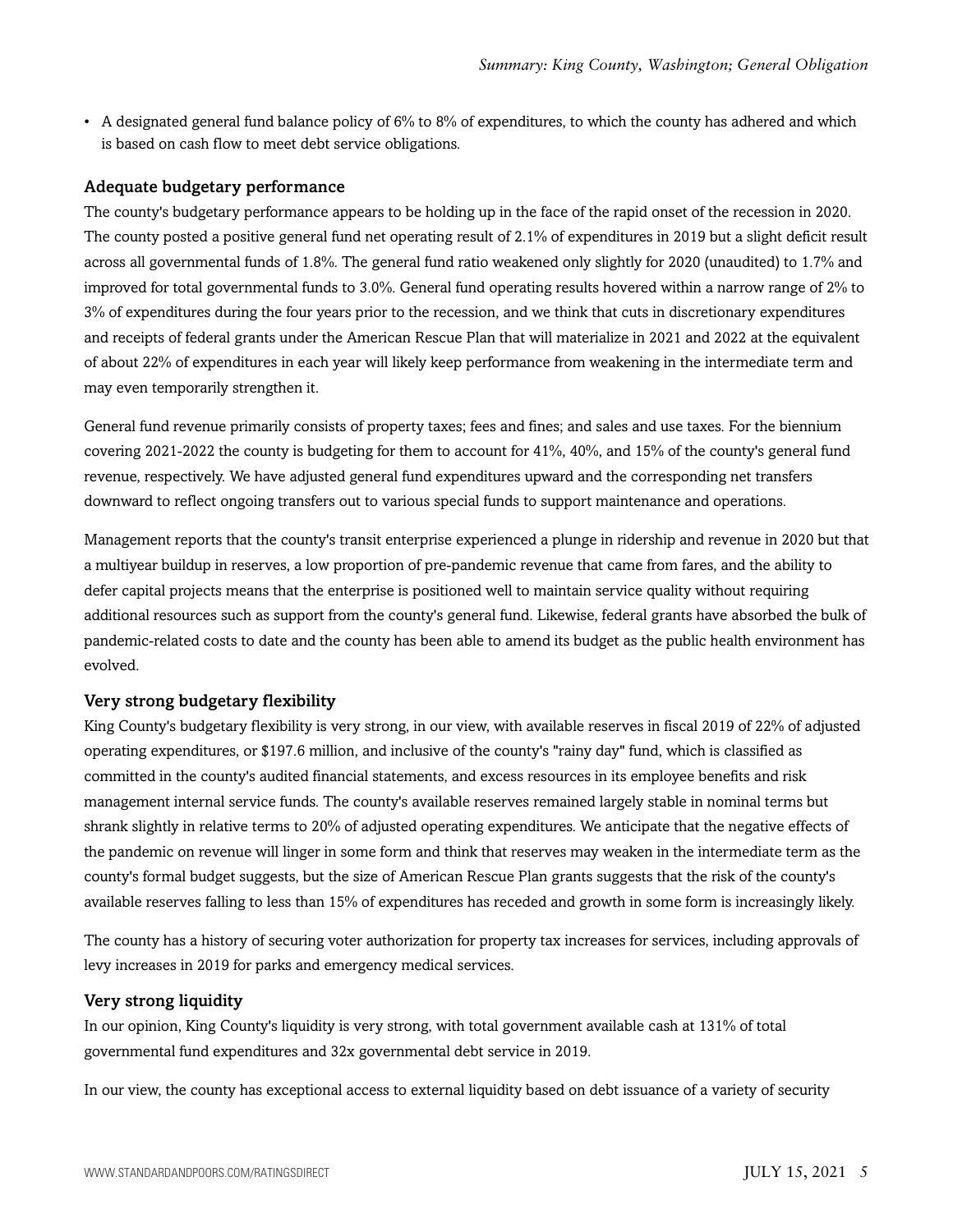types during the past 15 years. The county's investment pool is managed under a comprehensive policy and on behalf of other agencies, with 62% of holdings consisting of U.S. Treasuries, agencies, and the state-managed investment pool. We do not anticipate changing our view of the county's liquidity as very strong in the near future, based on our expectation of strong financial performance.

The county has extended its contingent loan pledge and credit enhancement agreement to about \$286 million in debt, most of which has been issued by the housing authority. While acceleration of the bonds is allowed under the trust indenture, the bonds are allowed to accelerate only to the extent that money to make such payment is on hand with the trustee in the relevant bond funds. Therefore, the amount due by the county at any given time under the agreements would be only the current debt service, which we consider well within the county's ability to pay with its available liquidity. To date, the county has not had to make any payments pursuant to these agreements.

#### Very strong debt and contingent liability profile

Total governmental fund debt service is 4% of total governmental fund expenditures, and net direct debt is 43% of total governmental fund revenue. Overall net debt is low at 1.4% of market value, which is, in our view, a positive credit factor. These ratios could rise in the coming years as the county exercises a \$1.7 billion authorization to fund the expansion and modernization of the county's main public hospital, but we anticipate that our view of the county's profile will remain very strong in the intermediate term, as debt issuances under the authorization would be unlikely to occur all at once. (The first \$50 million series is tentatively scheduled for the end of 2021.) Separately, the county is planning for about \$750 million in limited-tax GO debt by end of the biennium ending 2022 for solid waste, affordable housing, and other projects.

We consider debt outstanding backed by the county contingent loan agreement and credit enhancement agreements as direct debt. But because the county has not had to make any payments under these contingent guarantees, we view these issuances as self-supporting.

Pension and other postemployment benefit (OPEB) liabilities:

- In our view, the county has no large pension or OPEB liabilities that are leading to credit pressure.
- While some of the county's pension plans are poorly funded, several are overfunded, creating an overall funding situation that is not likely to lead to dramatic cost escalations. This strong funding is largely due, in our view, to the short amortization periods employed to determine funding requirements.
- The county's sole OPEB plan provides benefits for police and firefighters hired in 1970 to 1977; given the limited scope of eligible beneficiaries, we don't believe this obligation will lead to credit pressure, despite the county's pay-as-you-go approach to funding.

The county participated in the following major pension plans funded as of Dec. 31, 2019:

- Public Employees Retirement System (PERS) plan 2/3: \$97.7 million in net pension liability, or 98% funded
- Public Employees Retirement System plan 1: \$317.3 million in net pension liability, or 67% funded
- Law Enforcement Officers and Fire Fighters plans 1 and 2, both of which are overfunded, at 149% and 119%.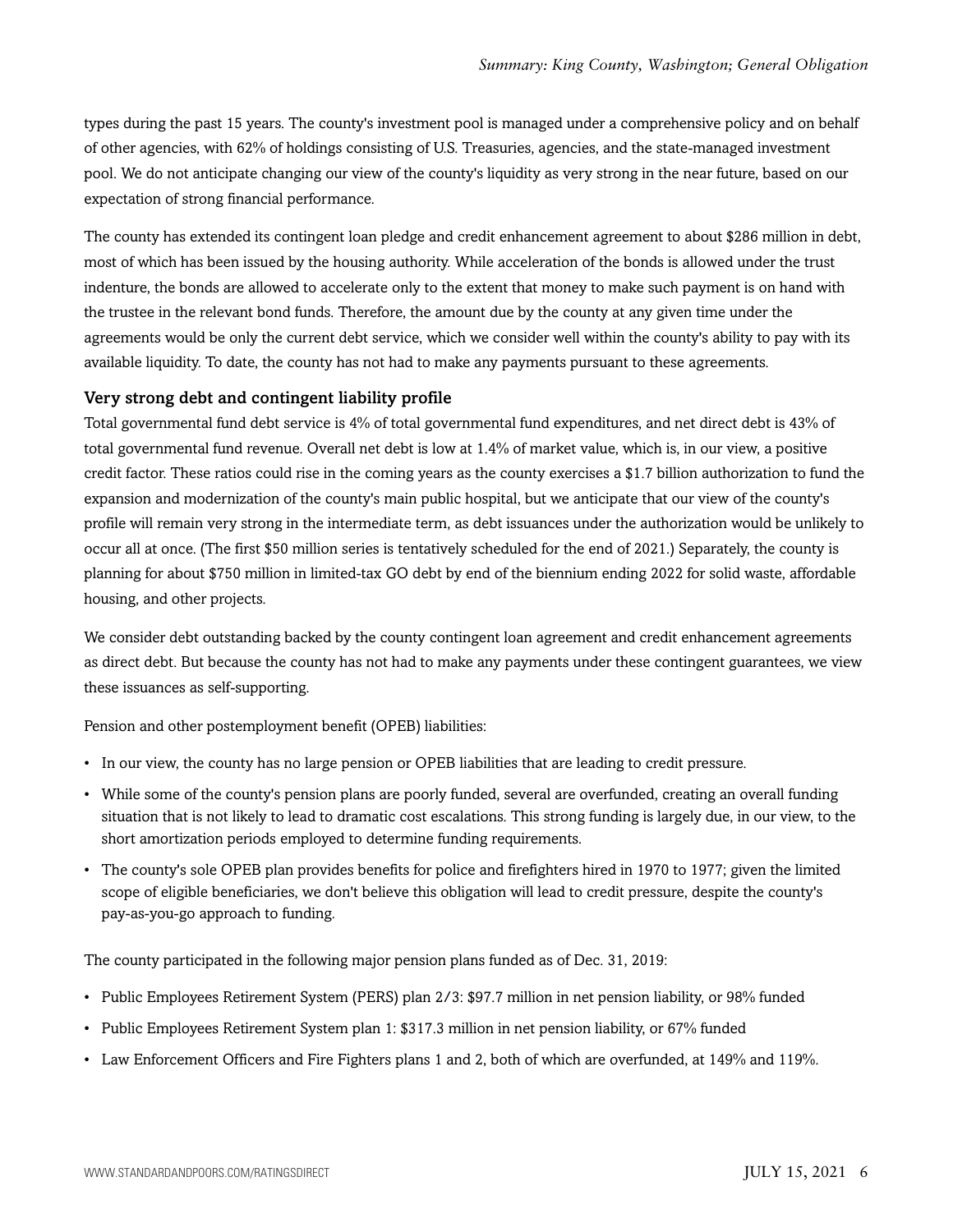King County's required pension and actual OPEB contributions totaled 7.1% of total governmental fund expenditures in 2019, with 0.2% consisting of OPEB costs. Despite being below the actuarially determined contribution (ADC), 2019 PERS 2/3 and LEOFF 2 contractually required contributions (CRCs) exceeded both static funding and minimum funding progress, indicating our view of timely progress in reducing pension liabilities. The CRCs, which are developed using the same approach as the ADCs, are not updated following passage into law biennially and so can diverge from the annually updated ADCs. However, because CRCs determine funding requirements using an approach that approximates 10- to 15-year level percent open amortization, timely progress on reducing liabilities is still made even when ADCs exceed CRCs, and so we believe costs will likely remain stable. However, the plan's 7.4% discount rate increases contribution volatility.

#### Adequate institutional framework

The institutional framework score for Washington counties is adequate, in our view, partly as a result of statutory discretion regarding the quality and timeliness of annual financial reporting.

#### Local ratings' relationship with U.S. sovereign

The county's GO bonds are eligible to be rated above the sovereign because we believe the county can maintain better credit characteristics than the U.S. in a stress scenario. Under our criteria "Ratings Above The Sovereign: Corporate And Government Ratings--Methodology And Assumptions," published Nov. 19, 2013, on RatingsDirect, U.S. local governments are considered moderately sensitive to country risk. County-derived revenue and state grants are the primary revenue sources for the county, and the institutional framework in the U.S. is predictable, with significant local government autonomy and flexibility, as demonstrated by independent treasury management.

#### <span id="page-6-0"></span>Related Research

- Through The ESG Lens 2.0: A Deeper Dive Into U.S. Public Finance Credit Factors, April 28, 2020
- 2020 Update Of Institutional Framework For U.S. Local Governments

Certain terms used in this report, particularly certain adjectives used to express our view on rating relevant factors, have specific meanings ascribed to them in our criteria, and should therefore be read in conjunction with such criteria. Please see Ratings Criteria at www.standardandpoors.com for further information. Complete ratings information is available to subscribers of RatingsDirect at www.capitaliq.com. All ratings affected by this rating action can be found on S&P Global Ratings' public website at www.standardandpoors.com. Use the Ratings search box located in the left column.